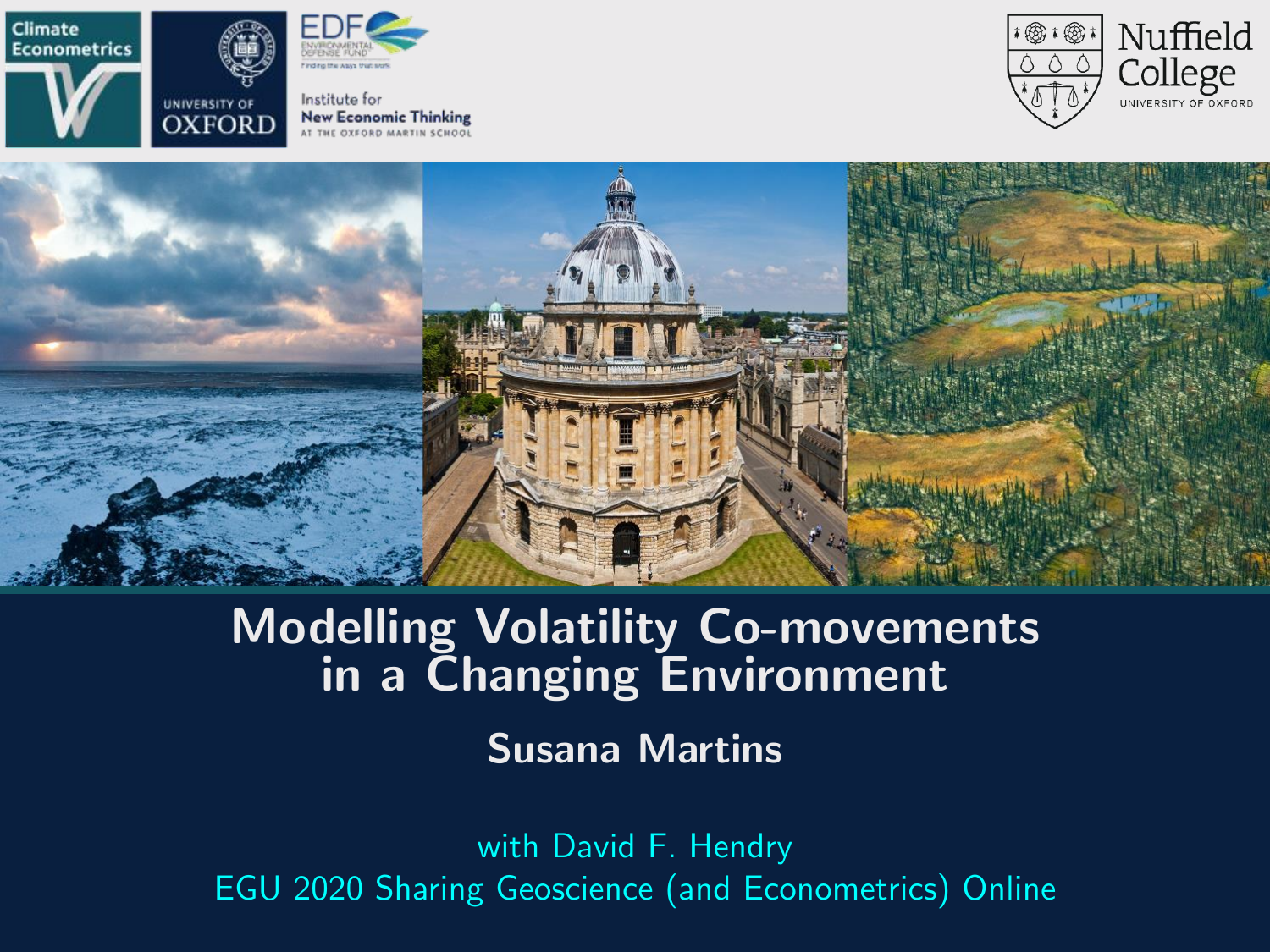

- Anthropogenic climate change is due to the burning of fossil fuels.
- Transition towards low-carbon economies entails a shift away from fossil fuels.
- **Pricing transition risk, geopolitical by nature, implies carbon-intensive** asset prices to be all responsive to climate change news.
- This is a new approach for modelling the co-movements of carbon-intensive asset return volatilities and how they globally respond to climate change news.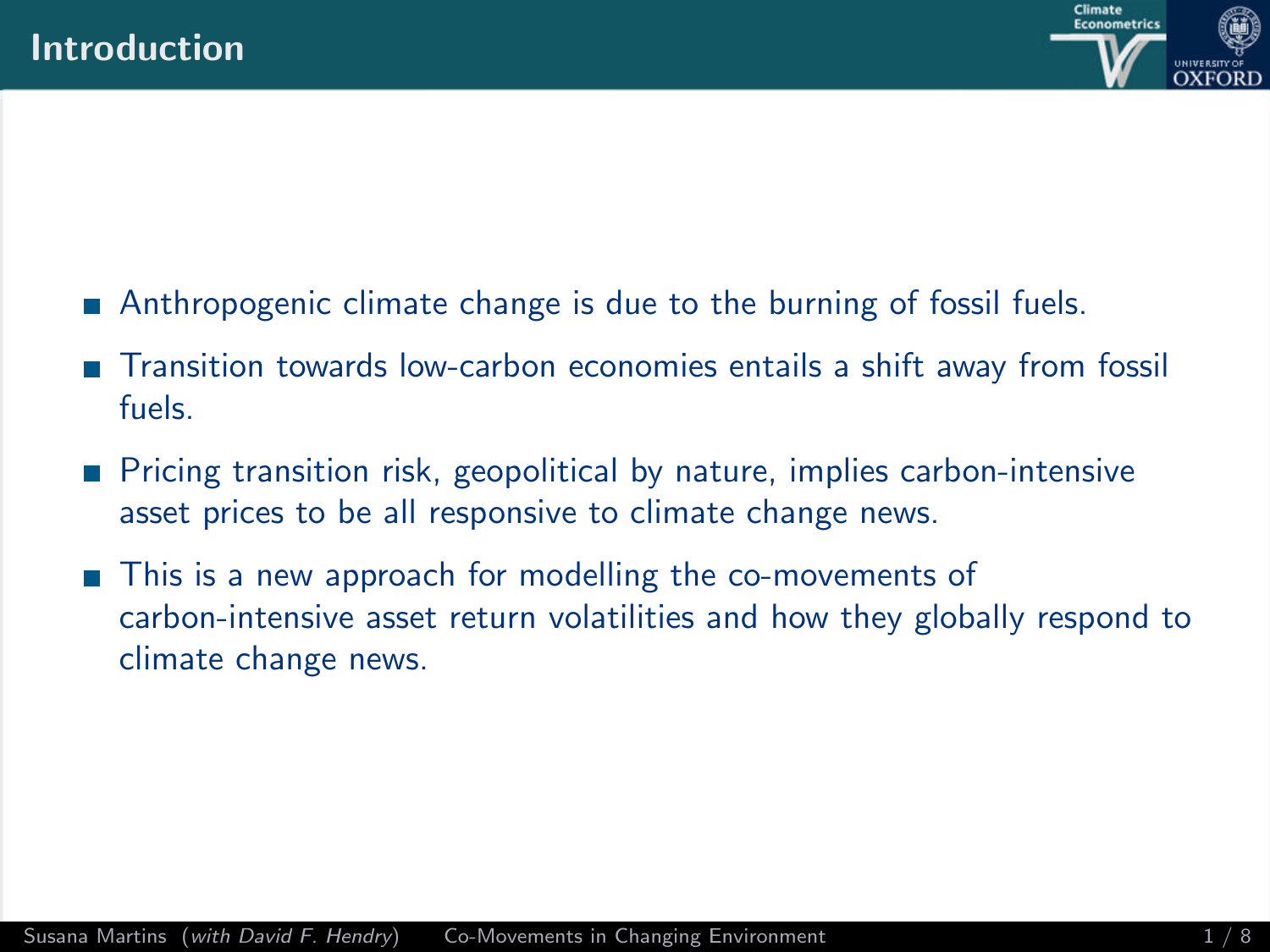

| Company               | Country              | Company          | Country               |
|-----------------------|----------------------|------------------|-----------------------|
| <b>ExxonMobil</b>     | <b>United States</b> | <b>Shell</b>     | The Netherlands       |
| <b>ConocoPhillips</b> | <b>United States</b> |                  | United Kingdom        |
| Chevron               | <b>United States</b> | <b>BP</b>        | <b>United Kingdom</b> |
| Occidental            | <b>United States</b> | Total            | <b>France</b>         |
| <b>Halliburton</b>    | <b>United States</b> | Schlumberger     | France                |
| EOG                   | <b>United States</b> | Eni              | Italy                 |
| Devon                 | <b>United States</b> | Equinor          | <b>Norway</b>         |
| <b>CNOOC</b>          | China                | Repsol           | <b>Spain</b>          |
| PetroChina            | China                | Canadian Natural |                       |
| <b>Sinopec</b>        | China                | <b>Resources</b> | Canada                |
| Petrobras             | Brazil               | Suncor           | Canada                |

Daily prices of shares traded in the New York Stock Exchange from April 4, 1983 until October 31, 2019.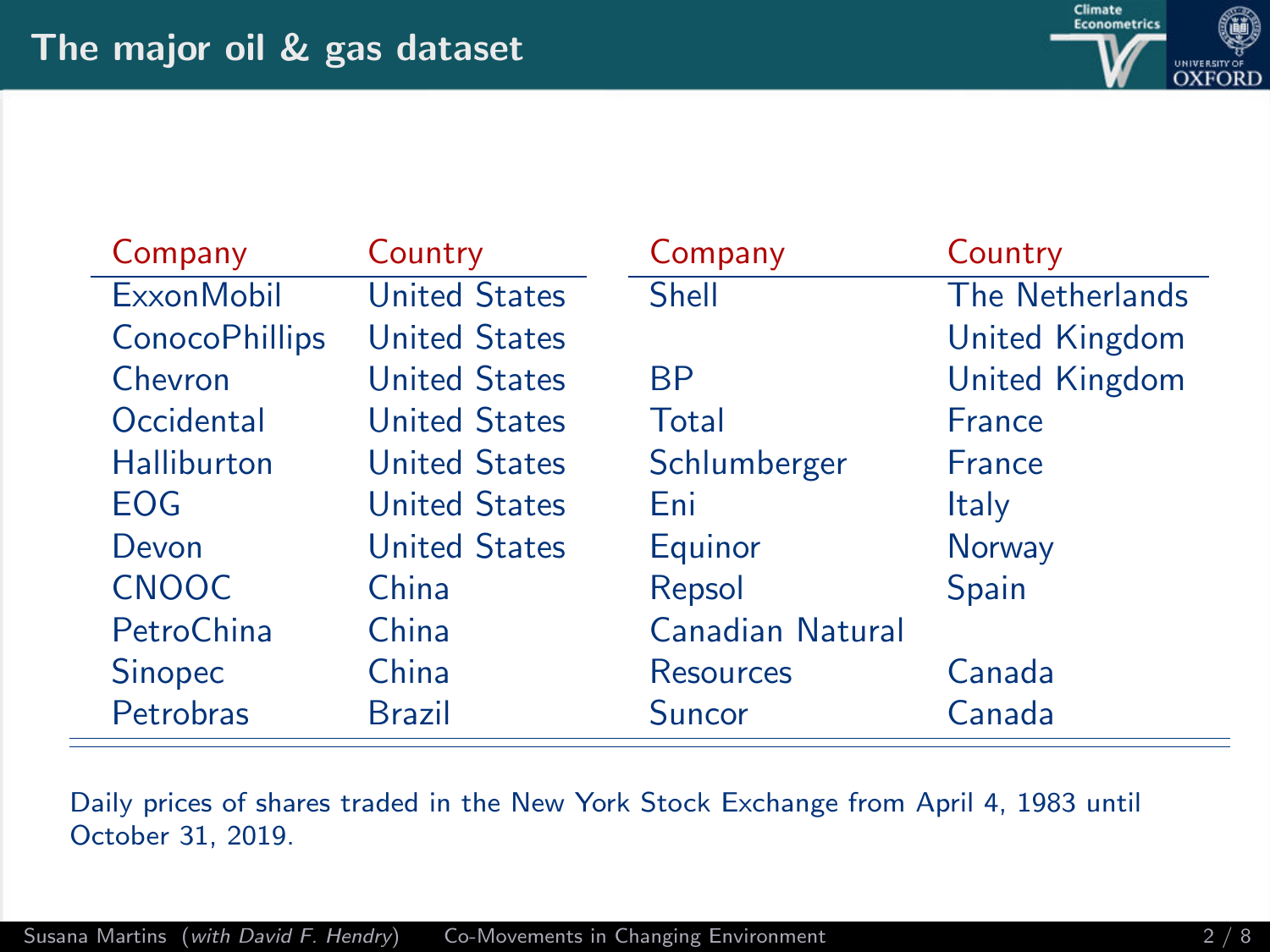

Consider the vector of returns  $\boldsymbol{r}_t = (r_{1t}, \ldots, r_{nt})'$  given by

$$
f_t = w'_{t-1} r_t
$$
  
\n
$$
r_t = r^f + B f_t + \text{diag}(\sqrt{h_t}) e_t,
$$
\n(1)

where  $\boldsymbol{f_t}$  includes the Fama and French (1992) factors,  $\boldsymbol{e_t} = (e_{1t}, \dots, e_{nt})',$ and  $\boldsymbol{h}_t = (h_{1t}, \dots, h_{nt})'$  is a vector of GARCH $(1,1)$  processes.

Let  $x_{it} = s_i x_t + 1 - s_i$ , where  $x_t$  denotes the multiplicative volatility factor as in Engle and Martins (in preparation) and  $s_i$  the *i*th asset's factor loading. Then assume

$$
e_t = \sqrt{x_t} \odot \epsilon_t, \qquad (2)
$$

where  $\epsilon_{it} \sim \mathcal{N}(0, 1)$ ,  $\boldsymbol{x}_t = (x_{1t}, \dots, x_{nt})'$ , and  $\boldsymbol{\epsilon}_t = (\epsilon_{1t}, \dots, \epsilon_{nt})'$ .

 $(1) - (2)$  satisfy  $\mathbb{E}_{t-1}(e_t e_t') = \mathbb{I}$  and  $(2)$  implies  $\mathbb{E}_{t-1}[e_t^2(e_t^2)'] = \Psi$ .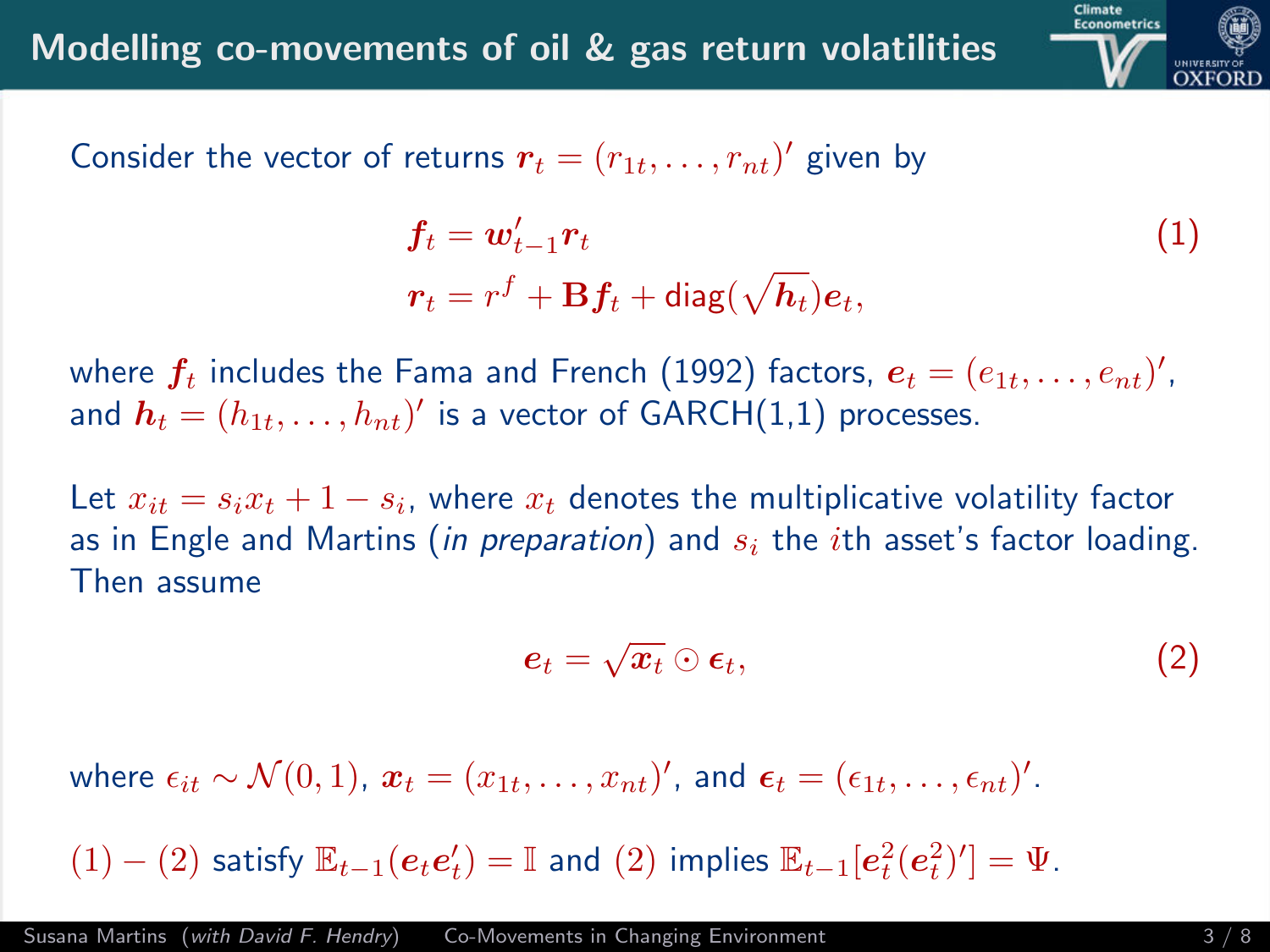

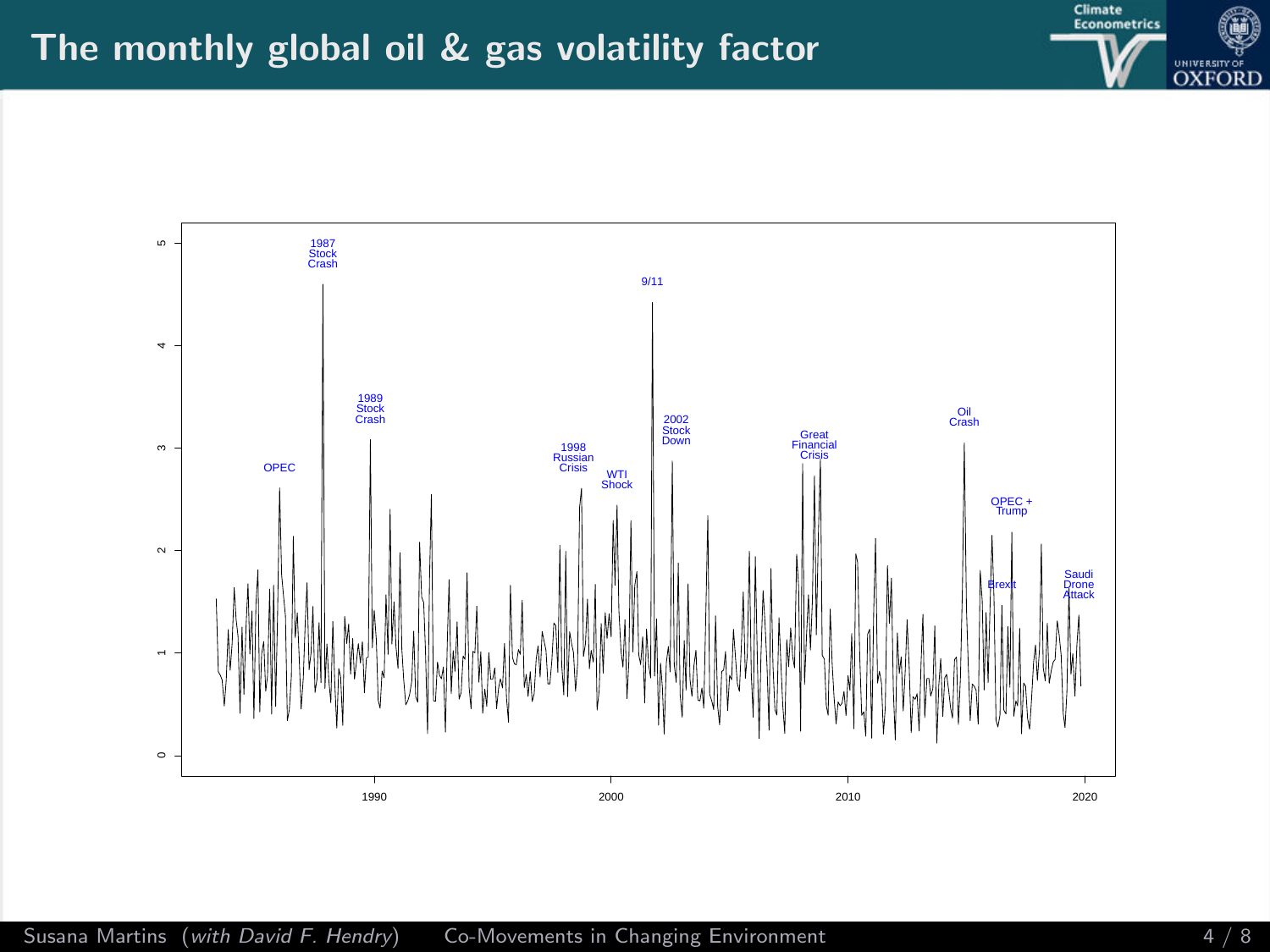

- Monthly index  $[1984/01 2017/06]$ .
- Textual analysis of WSJ using a fixed climate change vocabulary from authoritative texts.
- Distinction between positive and negative news using sentiment analysis  $[2008/06 - 2017/06]$

Converted into climate change volatility shocks as follows:

$$
e_{CC,t}^2 - 1 = \frac{(CC_t - \mu - \rho CC_{t-1})^2 - h_{CC,t}}{h_{CC,t}},
$$
\n(3)

where  $CC<sub>t</sub>$  denotes the climate change news index of Engle et al. (2020).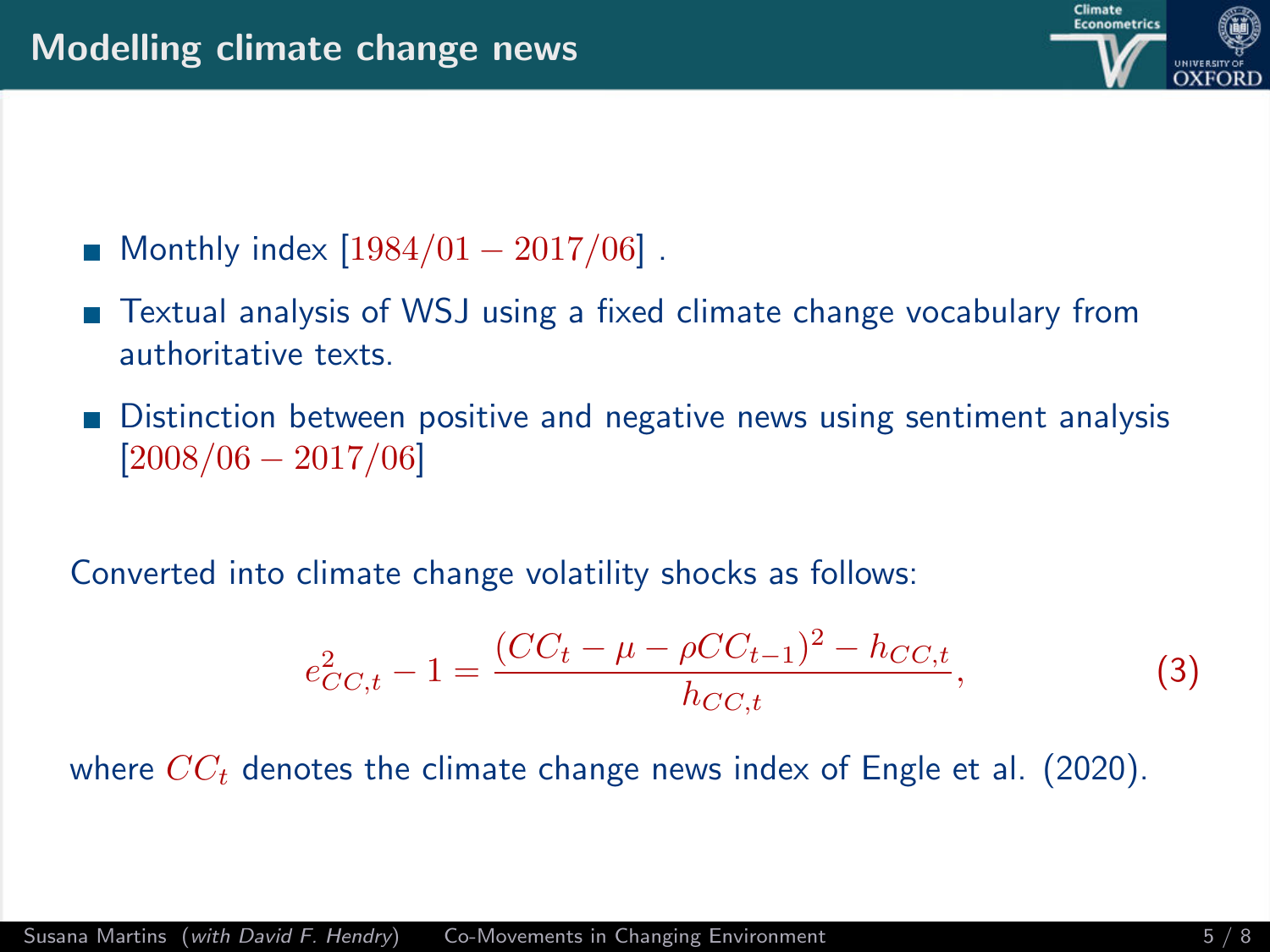



(a) General CC news index.



(b) Bad CC news index.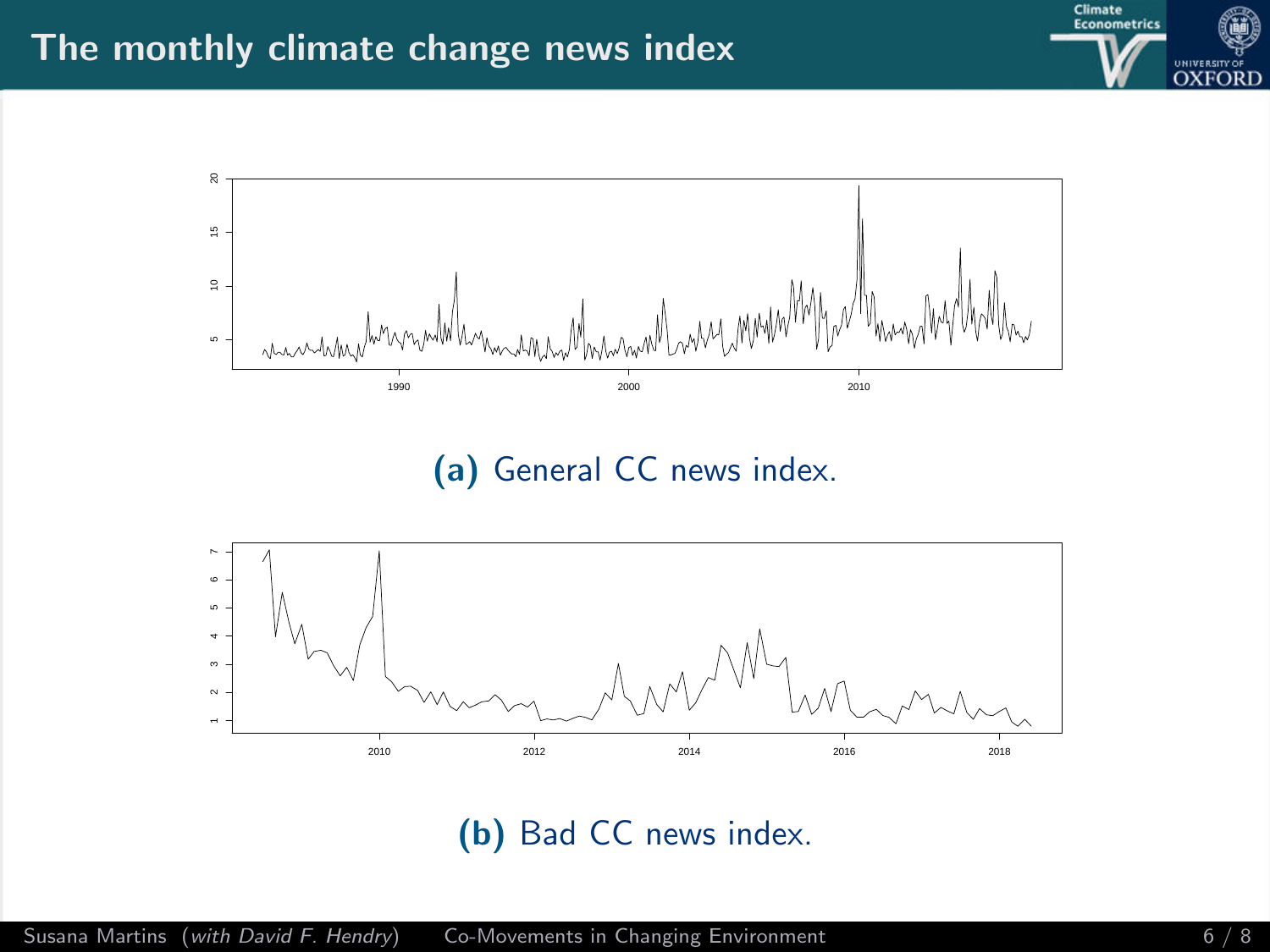## The oil & gas volatility factor and climate change news



|                        | (1)        | $\left( 2\right)$ | $\left( 3\right)$ |
|------------------------|------------|-------------------|-------------------|
| allCC                  | $-0.029**$ | $-0.028*$         | $-0.034**$        |
|                        | (0.014)    | (0.015)           | (0.013)           |
| badCC                  | $0.050**$  | $0.043*$          | $-0.013$          |
|                        | (0.023)    | (0.024)           | (0.027)           |
| <b>SP500</b>           | $0.375***$ | $0.374***$        | $0.406***$        |
|                        | (0.101)    | (0.106)           | (0.095)           |
| <b>WTI</b>             | $0.603***$ | $0.623***$        | $0.503***$        |
|                        | (0.097)    | (0.102)           | (0.095)           |
| $SP500 \times$ allCC   |            | $-0.028$          |                   |
|                        |            | (0.055)           |                   |
| $WTI \times allCC$     |            | 0.002             |                   |
|                        |            | (0.055)           |                   |
| $SP500 \times badCC$   |            |                   | $-0.303***$       |
|                        |            |                   | (0.073)           |
| $WTI \times badCC$     |            |                   | $0.075*$          |
|                        |            |                   | (0.038)           |
| <b>Observations</b>    | 107        | 107               | 107               |
| $\mathsf{R}^2$         | 0.481      | 0.486             | 0.561             |
| $\hat{\sigma}$         | 0.432      | 0.434             | 0.401             |
| $\chi^2_{AR}(2)$       | 4.176      | 3.979             | 2.009             |
|                        | (0.124)    | (0.137)           | (0.366)           |
| $\chi^2_{\rm ARCH}(1)$ | 0.217      | 0.252             | 0.133             |
|                        | (0.641)    | (0.616)           | (0.716)           |

Susana Martins (with David F. Hendry) [Co-Movements in Changing Environment](#page-0-0) 7 / 8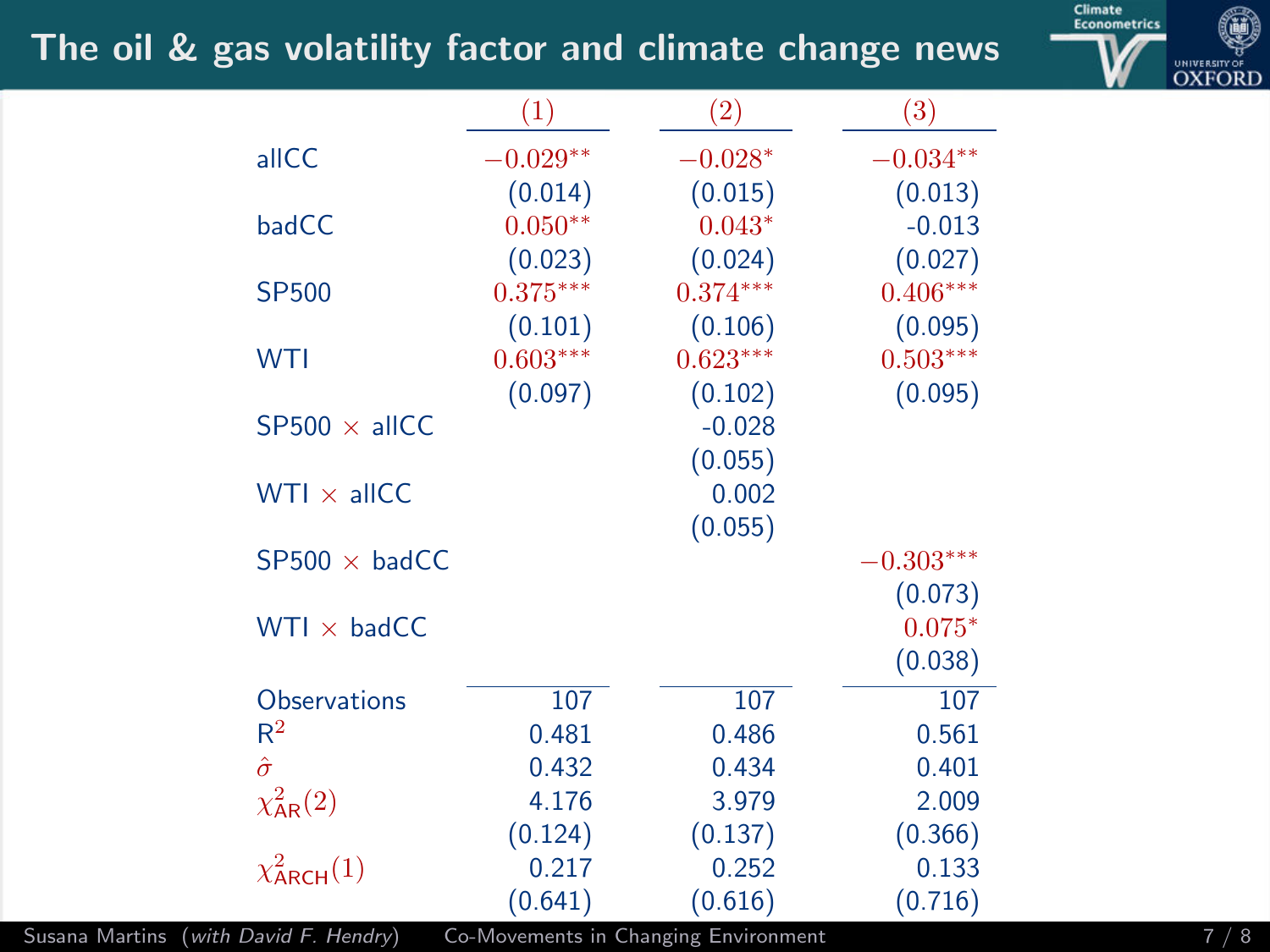

■ Climate change news have a significant impact on the volatilities of carbon-intensive asset returns at the global scale.

**Bad news seems to** 

- **Make carbon-intensive asset returns more volatile,**
- Enlarge the effect of oil price shocks.